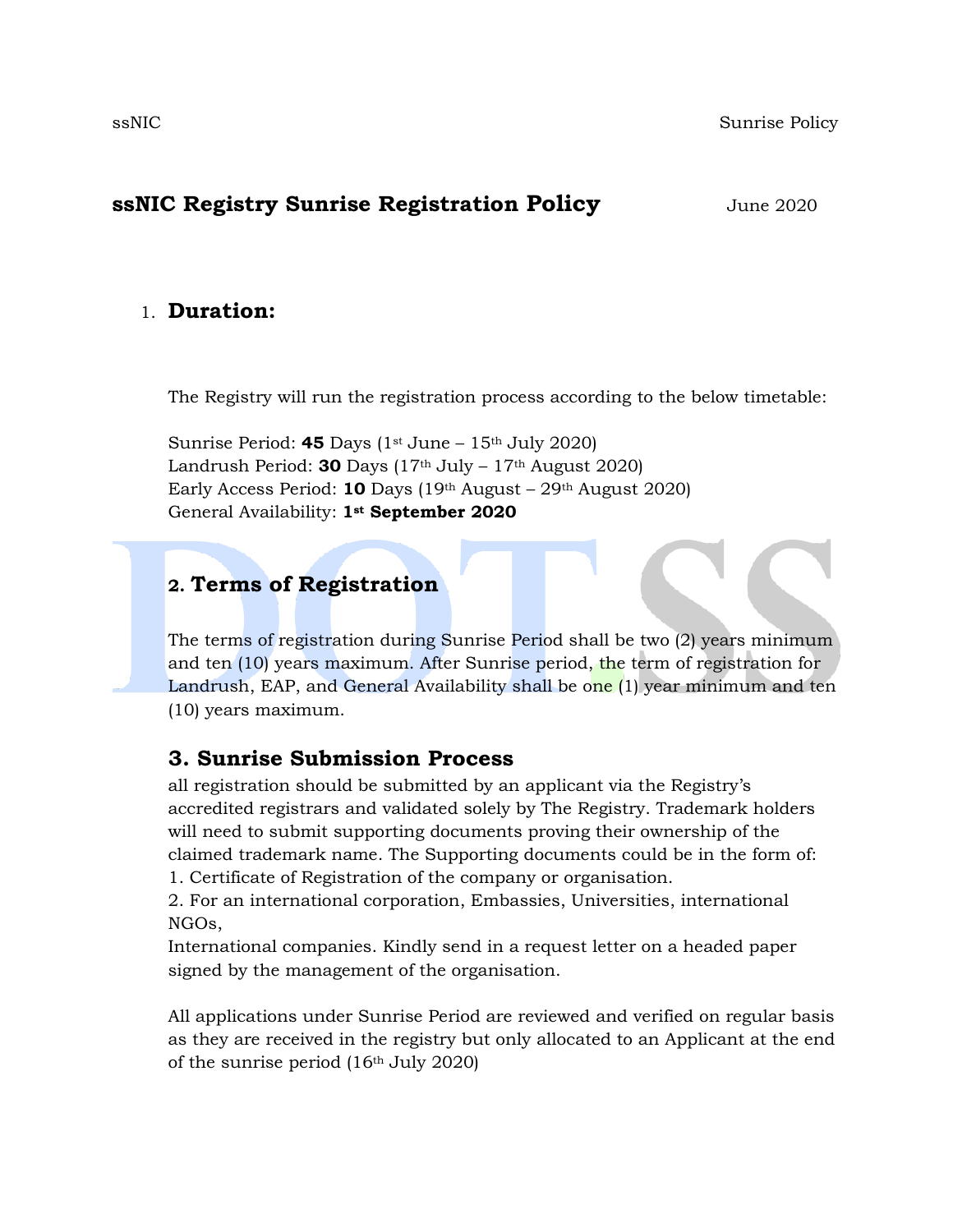# 4. **Authentication During the Sunrise Period**

All applications will be validated by verifying the supporting document submitted by an applicant through an accredited registrar.

# **Label requirements**

The Registry will not accept a Sunrise Application unless the applied-for Domain Name meets the applicable requirements as defined in RFC 1035 and RFC 1123, including the following technical and syntax requirements. The Domain Name Label must:

consist exclusively of the letters A-Z (case insensitive), the numbers 0-9,

- not exceed 63 characters;
- contains at least Minimum of three (3 ) characters.
- Not contain hyphens.

# **SLD Blocked Domains:**

Applications will not be accepted for domain names appearing on the Second Level Domain (SLD) block list.

The Registry may, but is not obligated, to reject a Sunrise Application or to delete, revoke, cancel, suspend or transfer a Sunrise Registration:

• To enforce Registry policies and ICANN Requirements, each as amended from time to time;

• That is not accompanied by complete and accurate information, or where required, information is not updated or corrected, as required by ICANN Requirements or The Registry's policies;

• To protect the integrity and stability of the operation or management of the Registry;

• To comply with applicable laws, regulations, policies or any holding, order, or court by a competent court or administrative authority, or any dispute resolution service provider the Registry may retain to oversee the arbitration and mediation of disputes;

• To establish, assert, or defend the legal rights of the Registry or a third party, or to avoid any actual or potential civil or criminal liability on the part of or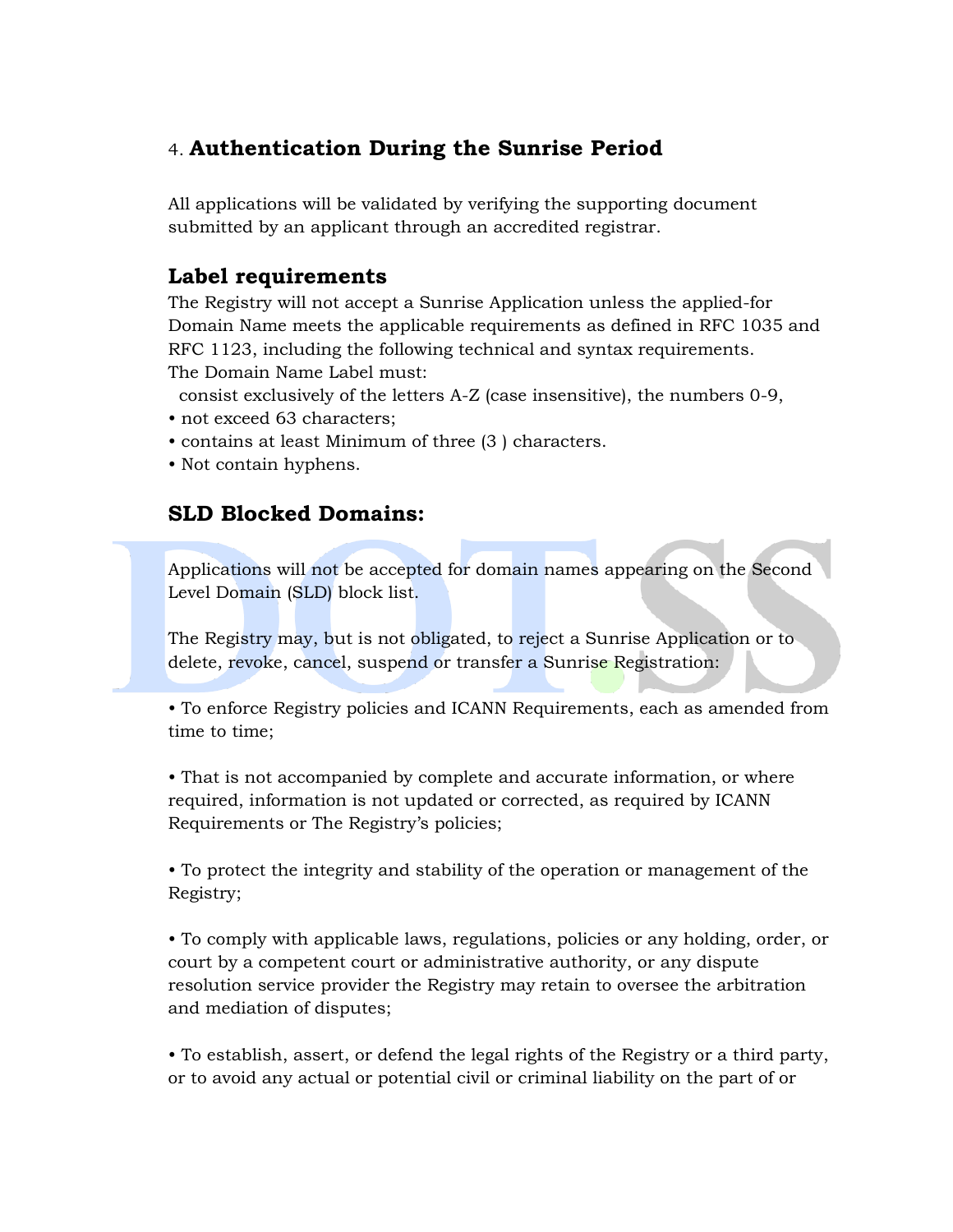damage to the Registry or its affiliates, subsidiaries, contracted parties, officers, directors, representatives, employees, contractors, and stockholders;

• To correct mistakes made by the Registry or any Registrar in connection with a Sunrise Registration;

• If the Registry receives notice that the supporting documents are forged for a claimed domain name are forged or under dispute; or

• As otherwise provided in the Registrar terms and conditions or Registry Registrar agreement and other Registry governing policies.

### **5. Auction**

When two trademarks owners both have legitimate claim to a given name during sunrise application period, these domains go to auction. The Applicant will be redirected to the Auction platform where the auction process will be governed by the Auction Providers. Any auction fees or final bid price shall be concluded via the Auction Platform. The Auction provider will inform The Registry to begin the allocation process once the payment and auction process is complete. Registry will allocate the domain name to the successful Applicant / bidder.

## **6. Landrush Submission Process**

All registration must be submitted via The Registry accredited registrars. All applications under Landrush Period will be on first come first served basis.

## **7. Early Access Period**

This period is reserved for those who wish to access domain names which are not in the premium domains list and are not yet registered in the registry. This period will run for 10 days before General Availability period and will allow registrants to order for domain names to be registered right when the launch starts. An additional 1-time cost will be incurred by the registrant to reserve a domain name to be registered right after the general availability commences.